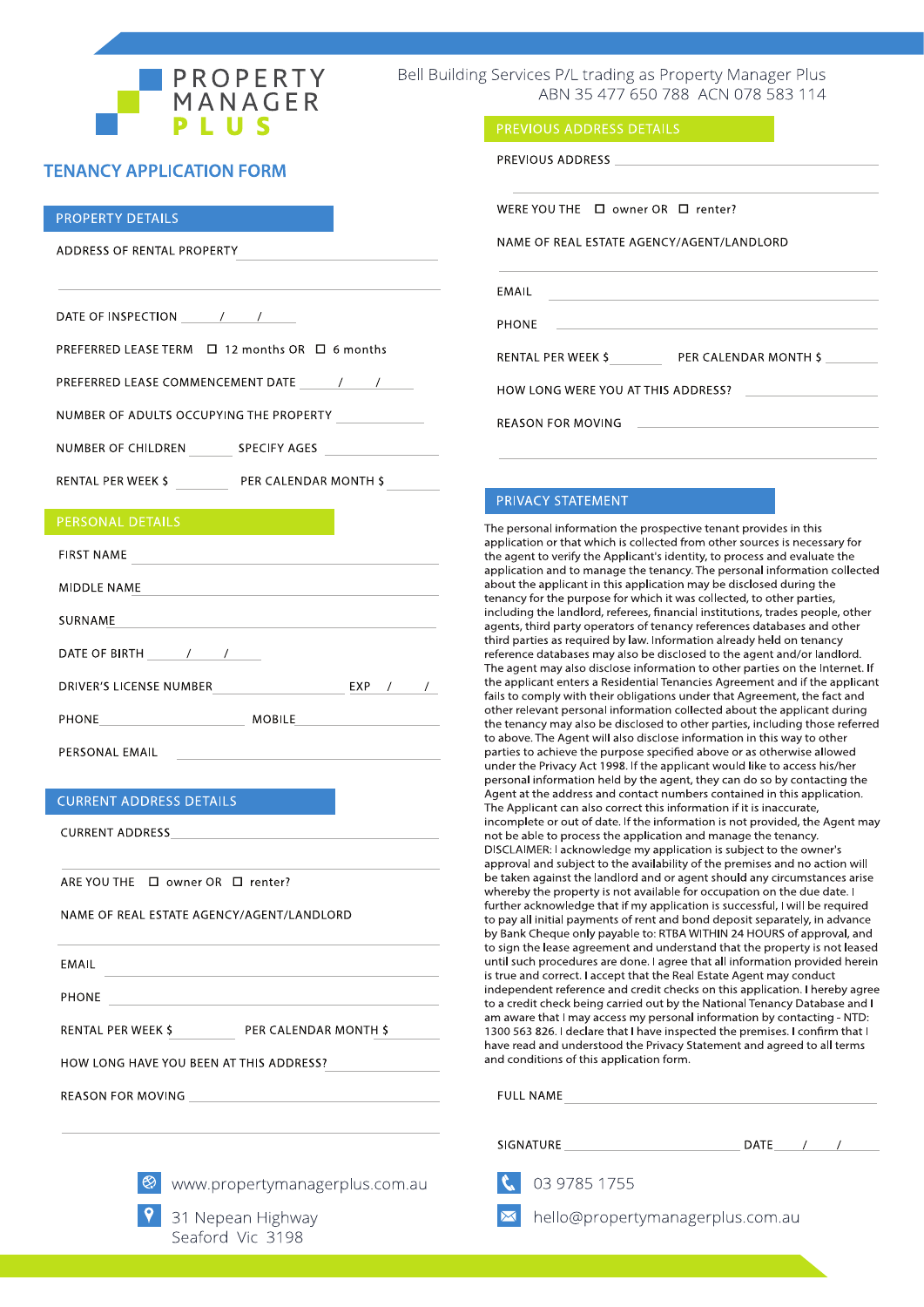

## **TENANCY APPLICATION FORM**

## **CURRENT EMPLOYMENT DETAILS**

| COMPANY NAME                                                  |
|---------------------------------------------------------------|
| <b>OCCUPATION</b>                                             |
|                                                               |
| PHONE NUMBER                                                  |
|                                                               |
| LENGTH OF EMPLOYMENT _______ years ______ months ______ weeks |
| $\Box$ full time $\Box$ part time $\Box$ casual               |
| GROSS INCOME \$ □ week □ month □ annum                        |
|                                                               |

| <b>COMPANY NAME</b>                                                                                                                                                                                                                  |
|--------------------------------------------------------------------------------------------------------------------------------------------------------------------------------------------------------------------------------------|
|                                                                                                                                                                                                                                      |
|                                                                                                                                                                                                                                      |
|                                                                                                                                                                                                                                      |
| EMAIL <b>Experience of the contract of the contract of the contract of the contract of the contract of the contract of the contract of the contract of the contract of the contract of the contract of the contract of the contr</b> |
| LENGTH OF EMPLOYMENT _______ years ______ months ______ weeks                                                                                                                                                                        |
| $\square$ full time $\square$ part time $\square$ casual                                                                                                                                                                             |
| GROSS INCOME \$ □ week □ month □ annum                                                                                                                                                                                               |
| <b>STUDENTS, PLEASE COMPLETE</b>                                                                                                                                                                                                     |

| NAME OF INSTITUTION        |                          |
|----------------------------|--------------------------|
| STUDENT IDENTIFICATION NO. |                          |
| NAME OF COURSE UNDERTAKEN  |                          |
| COURSE LENGTH              |                          |
| <b>INCOME SOURCE S</b>     | per week □ Govt □ Family |
| PARENTS NAME               |                          |

PHONE

|  |  |  |  |  |  |  |  | www.propertymanagerplus.com.au |  |
|--|--|--|--|--|--|--|--|--------------------------------|--|
|--|--|--|--|--|--|--|--|--------------------------------|--|



 $\otimes$ 

8 31 Nepean Highway Seaford Vic 3198

|    | <b>PERSONAL REFERENCE</b>                                                                                              |                                                                                                                                    |
|----|------------------------------------------------------------------------------------------------------------------------|------------------------------------------------------------------------------------------------------------------------------------|
|    |                                                                                                                        |                                                                                                                                    |
|    |                                                                                                                        |                                                                                                                                    |
|    |                                                                                                                        |                                                                                                                                    |
|    | <b>EMERGENCY CONTACT</b>                                                                                               |                                                                                                                                    |
|    | NAME                                                                                                                   |                                                                                                                                    |
|    |                                                                                                                        | PHONE RELATIONSHIP                                                                                                                 |
|    | <b>OTHER INFORMATION</b>                                                                                               |                                                                                                                                    |
|    | DO YOU APPLY WITH A PET? Yes ロ No ロ                                                                                    |                                                                                                                                    |
|    | TYPE OF PET/S THE TABLE TO THE TABLE TO THE TABLE TO THE TABLE TO THE TABLE                                            |                                                                                                                                    |
|    | PROPERTY<br>and the control of the control of the control of                                                           | PLEASE LIST ANY SPECIAL REOUIREMENTS RELATING TO THE                                                                               |
|    |                                                                                                                        |                                                                                                                                    |
|    | <b>DECLARATION</b>                                                                                                     |                                                                                                                                    |
|    | I declare that the information given on this form is true and<br>correct to the best of my knowledge.                  |                                                                                                                                    |
|    | FULL NAME                                                                                                              |                                                                                                                                    |
|    |                                                                                                                        | SIGNATURE DATE / / /                                                                                                               |
|    |                                                                                                                        |                                                                                                                                    |
|    | <b>INFORMATION FOR APPLICANTS</b>                                                                                      |                                                                                                                                    |
|    | Information supplied on this form is strictly confidential.<br>approval from the applicant.                            | Landlords/agents may use it to perform a rental history check but<br>cannot provide it to any third party unless they have written |
|    | destroyed.                                                                                                             | If this application is unsuccessful, this form and any copies will be                                                              |
|    | application form.                                                                                                      | Each prospective tenant should complete a Residential tenancy                                                                      |
|    | Complete ALL required fields                                                                                           |                                                                                                                                    |
|    | Comply with 100 Point Check System, attach supporting                                                                  | documents for your application to be promptly processed.                                                                           |
| h. | The landlord is responsible for giving the relevant water<br>corporation your details for billing purposes. It is your |                                                                                                                                    |

We contact you within 48 hours letting you know the outcome of your application

responsibility to have all other services (such as telephone, gas and electricity) connected in your name, to coincide with your

### $\mathfrak{C}$ 03 9785 1755

date of occupation.

 $\overline{\mathbf{M}}$ hello@propertymanagerplus.com.au